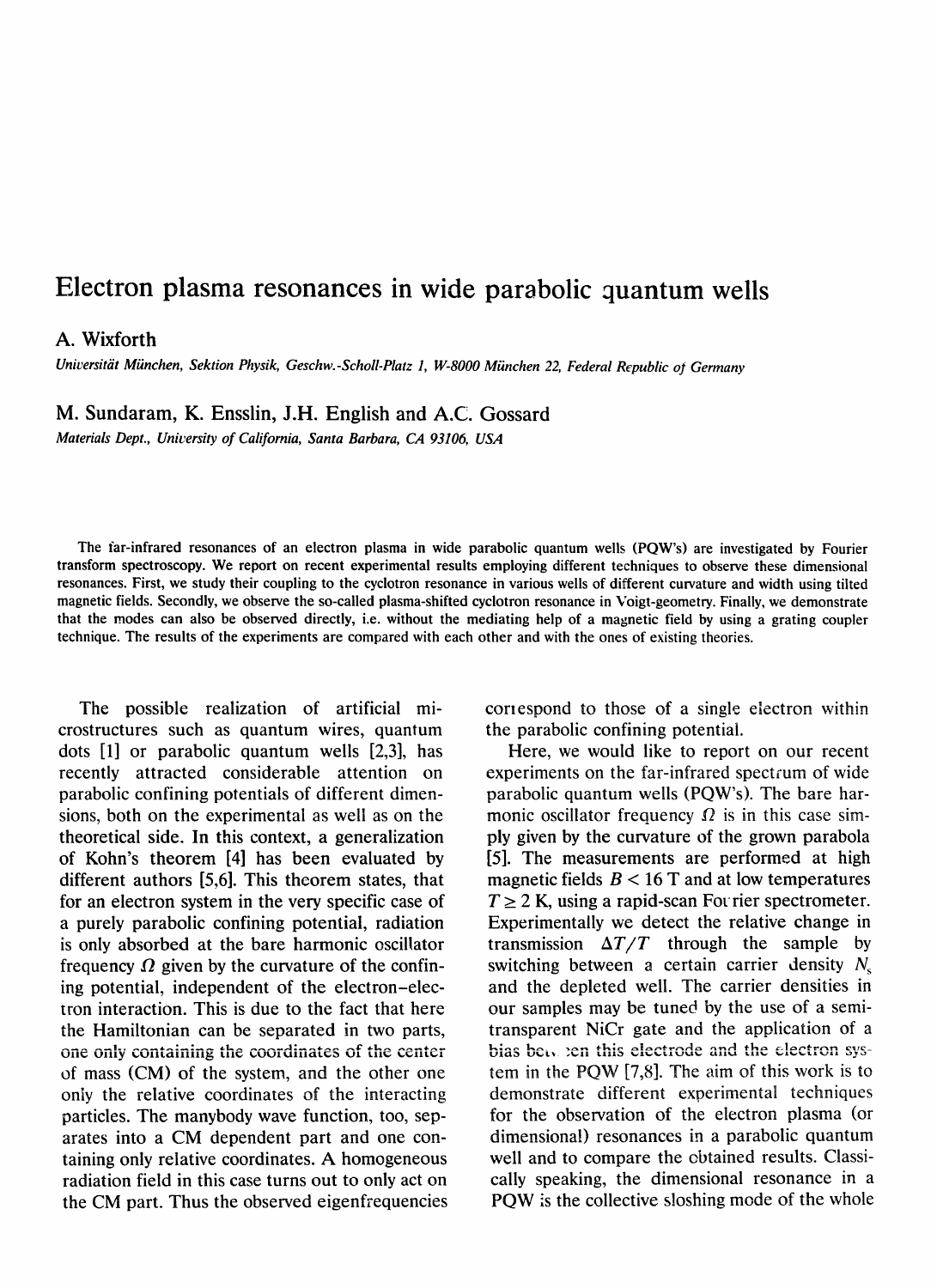electron system in the direction of confinement, unaffected by the internal, self-consistent spectrum of the particles in the well. To excite this mode, the radiation field must have components in the direction of confinement (z-direction throughout this paper). The situation is thus analog to the intersubband-spectroscopy in heterostructures or conventional quantum wells. Consequently we employ similar techniques for the PQW case. First, we use tilted magnetic fields [5,9] to couple the cyclotron resonance  $(CR<sup>1</sup>$  to the dimensional resonance. For a single electron in the well (or due to Kohn's theorem also for the CM of a many electron system) the situation can be analytically calculated [10] by assuming the coupling of two harmonic oscillators of frequency  $\omega_c$  and  $\Omega$ . A finite angle  $\theta$  between the sample normal and the magnetic field couples the motion in the xy-plane with the one in z-direction and leads to a characteristic splitting of the CR around  $\omega_c \approx \Omega$ . The two observable frequencies are then given by

$$
\omega_{+/-} = \left(\frac{1}{2}(\omega_c^2 + \Omega^2) + \frac{1}{2}(\omega_c^4 + \Omega^4 + 2\Omega^2(\omega_z^2 - \omega_z^2))\right)^{1/2}\right)^{1/2}.
$$
\n(1)

## Table 1

Summary of the sample parameters presented here. The  $x_i$  in column 2 represent the Al mole fraction in the  $\text{Al}_x\text{Ga}_{1-x}\text{As}$ parabolic quantum wells at different locations.  $\omega_{\rm calc}$  depicts **t h e** resonance position as extracted from the curvature of **the** grown parabolae

| PARABOLIC QUANTUM WELLS |                            |          |     |                |                                 |  |
|-------------------------|----------------------------|----------|-----|----------------|---------------------------------|--|
| Sample                  | Type                       | XO       | X1  | X <sub>2</sub> | Width $ \omega_{calc} $         |  |
| <b>PB25</b>             | X2<br>X <sub>1</sub><br>XO | 0        | 0.1 | 0.3            | 75 nm   86 cm                   |  |
| <b>PB26</b>             | X2<br>X1<br>XO             | $\bf{0}$ | 0.2 | 0.3            | $[200 \text{ nm}]$ 47 cm        |  |
| <b>PB48</b>             | X2<br>XO                   | 0        |     | 0.3            | $ 130 \text{ nm} 86 \text{ cm}$ |  |

Here,  $\omega_x$  and  $\omega_z$  are the components of the CR on the  $x$ - and  $z$ -direction. In fig. 1 we show a representative result for such a tilted field experiment. The filled points represent the observed resonance positions, whereas the solid line is the result of the simple calculation (1) using  $\Omega = 86$  $cm<sup>-1</sup>$  as expected from the curvature of the grown parabola. The two modes exchange oscillator strength as depicted by the open symbols and the dashed lines, respectively.



Fig. 1. Experimentally obtained resonance positions (filled circles) and intensities (open symbols) of the split CR und :r a tilt angle of  $23^\circ$ . The lines are the results of a simple harmonic oscillator model as derived in refs. [5,10] using an effective mass  $m^* = 0.07m_0$ , and  $\Omega = 86$  cm<sup>-1</sup> as expected from the growth.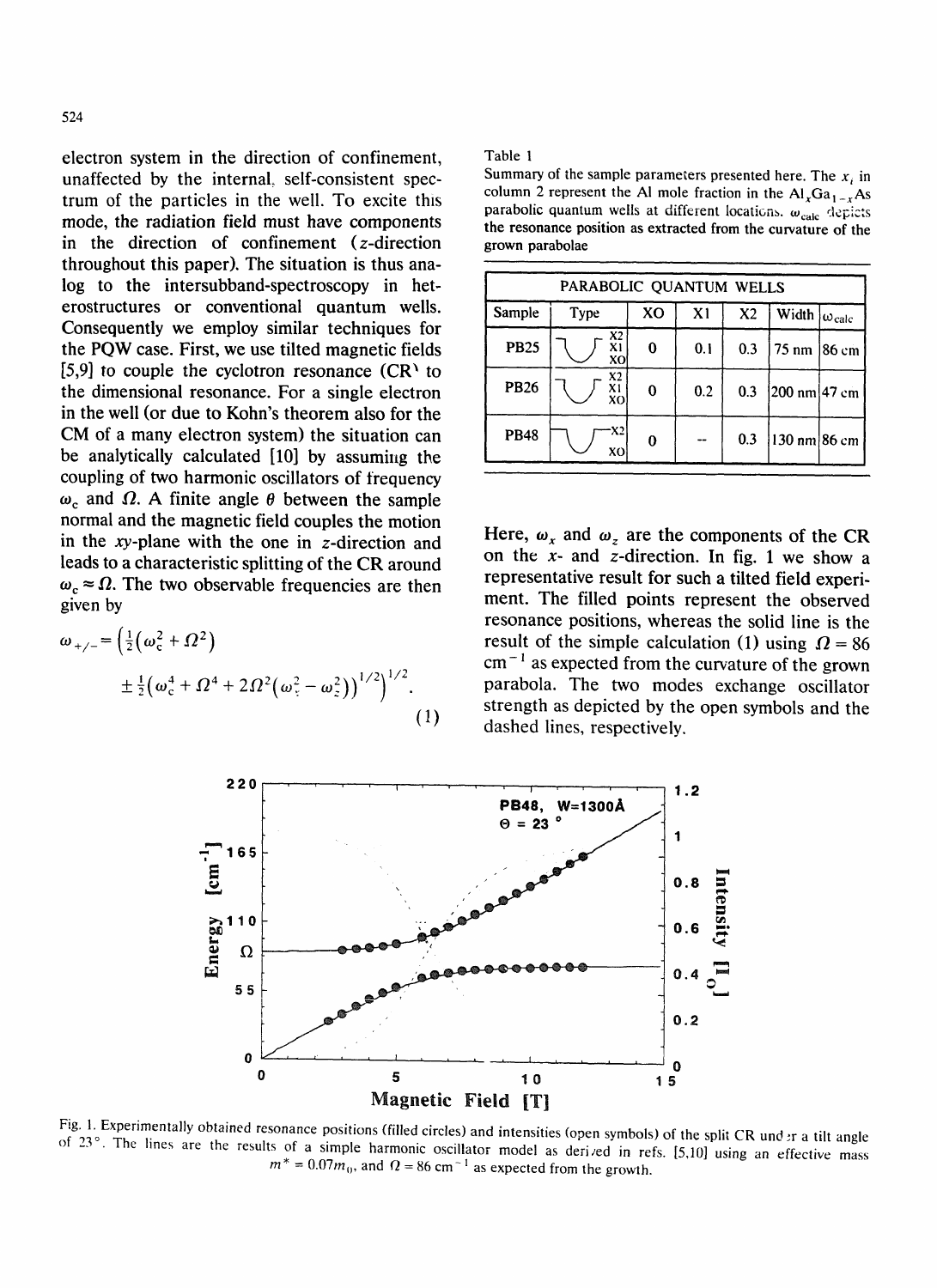If the magnetic field is directed parallel to the electron layer, i.e.  $\theta = 90^{\circ}$  (Voigt-geometry), only ene line should be observed in the harmonic oscillator model. This line corresponds to the hybridization of  $\Omega$  and  $\omega_c$ , sometimes called the plasma-shifted cyclotron resonance [11], given by

$$
\omega^* = \left(\omega_c^2 + \Omega^2\right)^{1/2}.\tag{2}
$$

In fig. 2 we depict the typical result of such an experiment. The observed resonance positions nicely follow the model, and the intensity of the observed line can also be well explained taking the polarization of the incoming light to be parallel to the layers, i.e. perpendicular to the z-direction. The extracted bare oscillator frequency  $\Omega =$  $47 \text{ cm}^{-1}$  again agrees very well with the one expected from the growth.

Finally, we would like to demonstrate the observability of dimensional resonances in a PQW by using a grating coupler technique. This technique has been previously successfully applied to the investigation of the intersubband resonance spectroscopy of quasi-two-dimensional electron system [12]. Highly conducting metal stripes (100 nm Ag) with a periodicity of several  $\mu$ m on the sample surface act as a diffraction grating for the incident long-wavelength radiation. In the near field of such a grating (i.e. in a distance of the order of the grating period) the normal incident light has electric field components also in z-direction, which in turn act to couple to the subband or dimensional resonance. In this way we are able to study the dimensional resonance directly, i.e. without the need of a magnetic field, and as a function of the numbers of carriers in the well. The result then is in fact a direct proof of Kohn's theorem for the case of a single parabolic confining potential. In fig. 3 we depict a typical result of such a grating coupler induced transmission spectrum. For comparison, however, the sample in this case is a quite narrow (75 nm) and shallow (75 meV) PQW with vertical sidewalls of approximately 150 meV energetical height [8]. These hard wall boundaries, together with the shallow well, represent a strong, but *intentionally induced* deviation from the ideal parabolicity of the quantum well. In this case also, deviations from the validity of Kohn's theorem are expected. The carrier density in the described experiment is such that the PQW is nearly completely filled so that the finite size of it becomes important. As a result not only a single line (the one of the bare potential) is observed, but additional sidelines appear. This appearance is unique to a strongly deformed PQW and is not observed on more idea! samples. The existence of such sidelines in



Fig. 2. Resonance positions (filled symbols) and intensities (open symbols) of the plasma shifted CR for a 200 nm wide PQW in Voigt geometry. The extracted resonance frequency at  $B = 0$  T is in good agreement with the one expected from growth.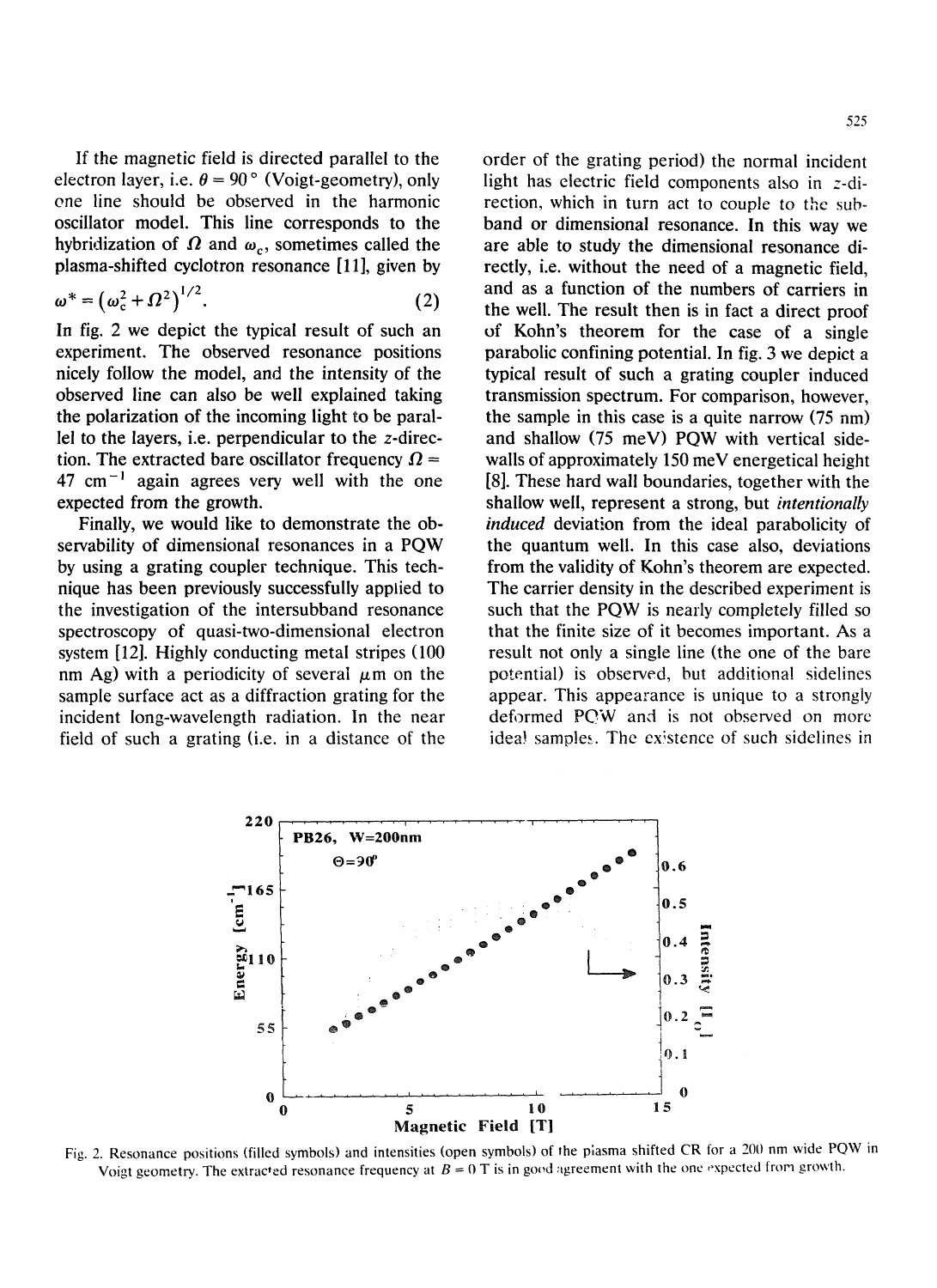

Fig. 3. Experimental spectrum of the dimensional resonance in a parabolic quantum well with vertical sidewalls. The left inset schematically shows the shape of the well. A grating coupler technique is used to directlymeasure this resonance. The dashed line represents the position of the resonance as expected from growth alone. A sketch of the sample geometry is depicted in the inset. Due to deviations from the ideal parabola in this specially designed sample more than one line is observed.

the spectra of'imperfect' parabolic quantum wells has recently been predicted by Brey and coworkers [13] in a self-consistent calculation using the local density approach. They represent internal oscillations of the electron system, which occur due to the presence of the vertical side walls and the subsequent accumulation of charge near the boundaries of the PQW. The agreement between the data extracted (within the simple harmonic oscillator picture) from magnetic field experiments with those using a grating coupler is very poor, which is certainly due to the fact, that for the description of the coupling of the dimen sional resonance and the CR, this model is no longer valid. It turns out [14], that here additional degrees of freedom of the system have to bc taken into account, such as an internal 'Fermi pressure'. Details of the magnetic field behavior of such samples, however, are still under consideration and will be discussed elsewhere. For the 'ideal' samples PB26 and PB48, however, the agreement between the results of the observed resonance positions is excellent. Tbis proves the result of the generalization of Kohn's theorem [4-6], that both the dimensional resonance in a PQW as well as the cyclotron resonance are indeed unaffected by particle-particle interactions. In fig. 4, finally, we compare those observed resonance positions for a PQW obtained using all three techniques mentioned above. The small, but reproducible scatter around the expected value is independent of the choice of the experimental technique and is thought to be due to a test of the local curvature of the parabola as a function of gate bias [8].

In summary, we have demonstrated different possibilities for the observation of dimensional electron plasma resonances in artificially created parabolic quantum wells. The validity of the generalization of Kohn's theorem has been demonstrated for various wells. In specially designed samples, however, deviations have been observed. The use of a grating coupler technique enables us to directly study the behavior of  $\sigma_{xx}(\omega)$  without the mediating help of a magnetic field.

We gratefully acknowledge many helpful discussions with E. Batke and J.P. Kotthaus as well as the financial support of the Volkswagen Stiftung and the U.S. Air Force Office of Scientific Research.



Fig. 4. Observed resonance positions from different experimental techniques. The inset shows the type of experiment used. The tilted field data have been obtained at a tilt angle of 23 °. Within the experimental error, the agreement indicates the validity of Kohn's theorem in its generalized form both with and without magnetic field.